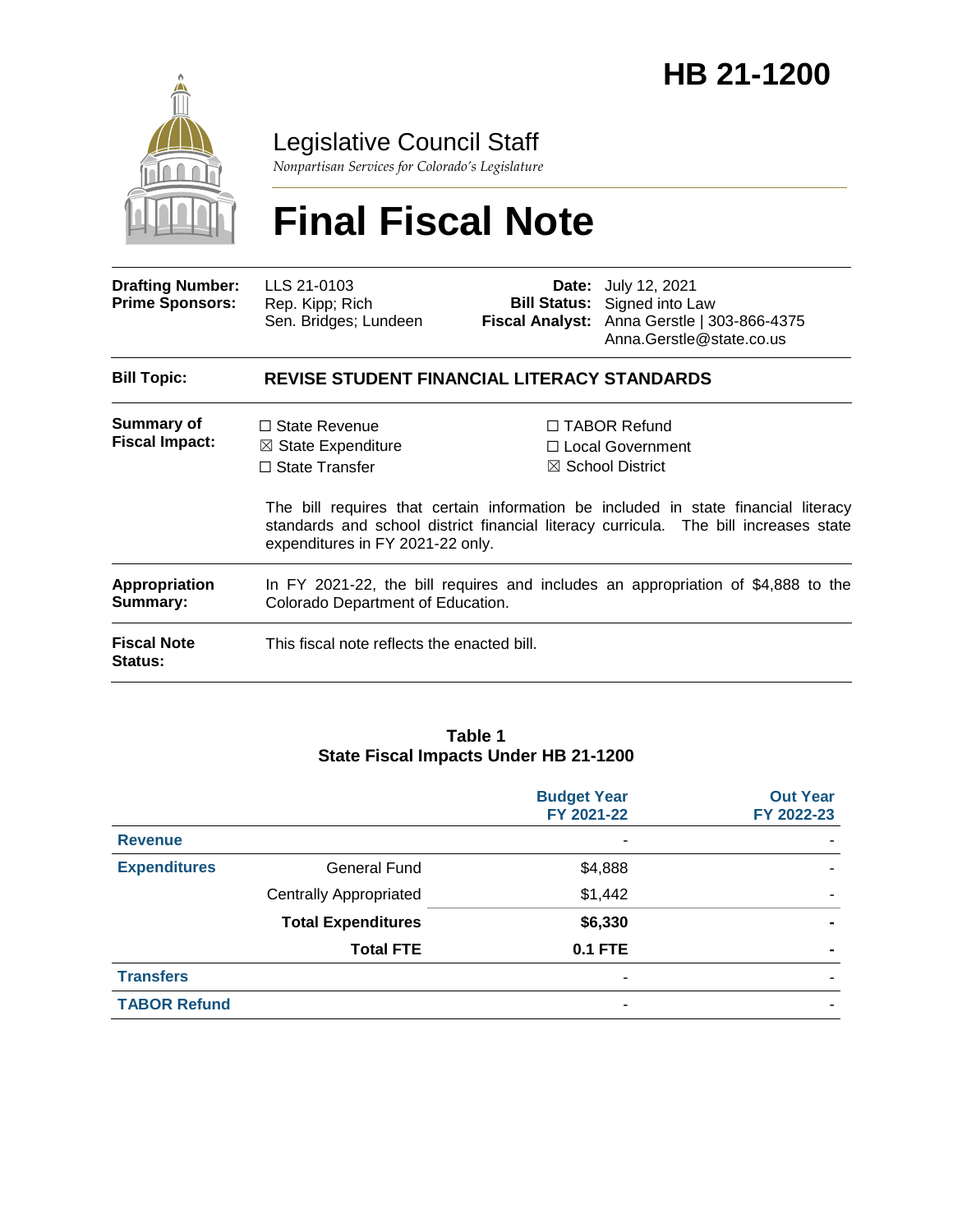Page 2

# Page 2<br>July 12, 2021 **HB 21-1200**

# **Summary of Legislation**

The bill requires the State Board of Education, as part of its next scheduled review of standards, to ensure that the ninth through twelfth grade financial literacy standards include costs associated with obtaining a postsecondary degree or credential, common methods for saving for retirement, managing credit card debt, and homeownership. Standards related to postsecondary education must include assessing ways to pay for higher education, the purpose of and ways to access federal and state financial aid applications, certain information on student loans, potential career earnings, and available programs to manage student debt.

Financial literacy curricula adopted by school districts must reflect the content identified in the standards. As part of the process of creating a student's individual career and academic plan, districts and charter schools must inform students and parents of the Colorado and federal applications for financial aid and provide assistance if requested.

In addition, the Colorado Department of Education (CDE) must include materials related to planning for postsecondary expenses, state and federal for financial aid applications, and the home buying process to the existing financial literacy resource bank.

# **Background**

Based on the review cycle established in House Bill 20-1032, the financial literacy standards are set to be reviewed in the 2021-22 school year, with adoption of revisions by July 1, 2022. The bill's requirements for financial literacy standards will be included in that revision.

# **State Expenditures**

In FY 2021-22 only, the bill increases state expenditures by \$6,330 in CDE. Costs from the General Fund, and are listed in Table 1 and discussed below.

|                                           |                   | FY 2021-22 | FY 2022-23 |
|-------------------------------------------|-------------------|------------|------------|
| <b>Department of Education</b>            |                   |            |            |
| <b>Personal Services</b>                  |                   | \$4,888    |            |
| Centrally Appropriated Costs <sup>1</sup> |                   | \$1,442    | -          |
|                                           | <b>Total Cost</b> | \$6,330    | -          |
|                                           | <b>Total FTE</b>  | $0.1$ FTE  | -          |

#### **Table 2 Expenditures Under HB 21-1200**

<sup>1</sup> *Centrally appropriated costs are not included in the bill's appropriation.*